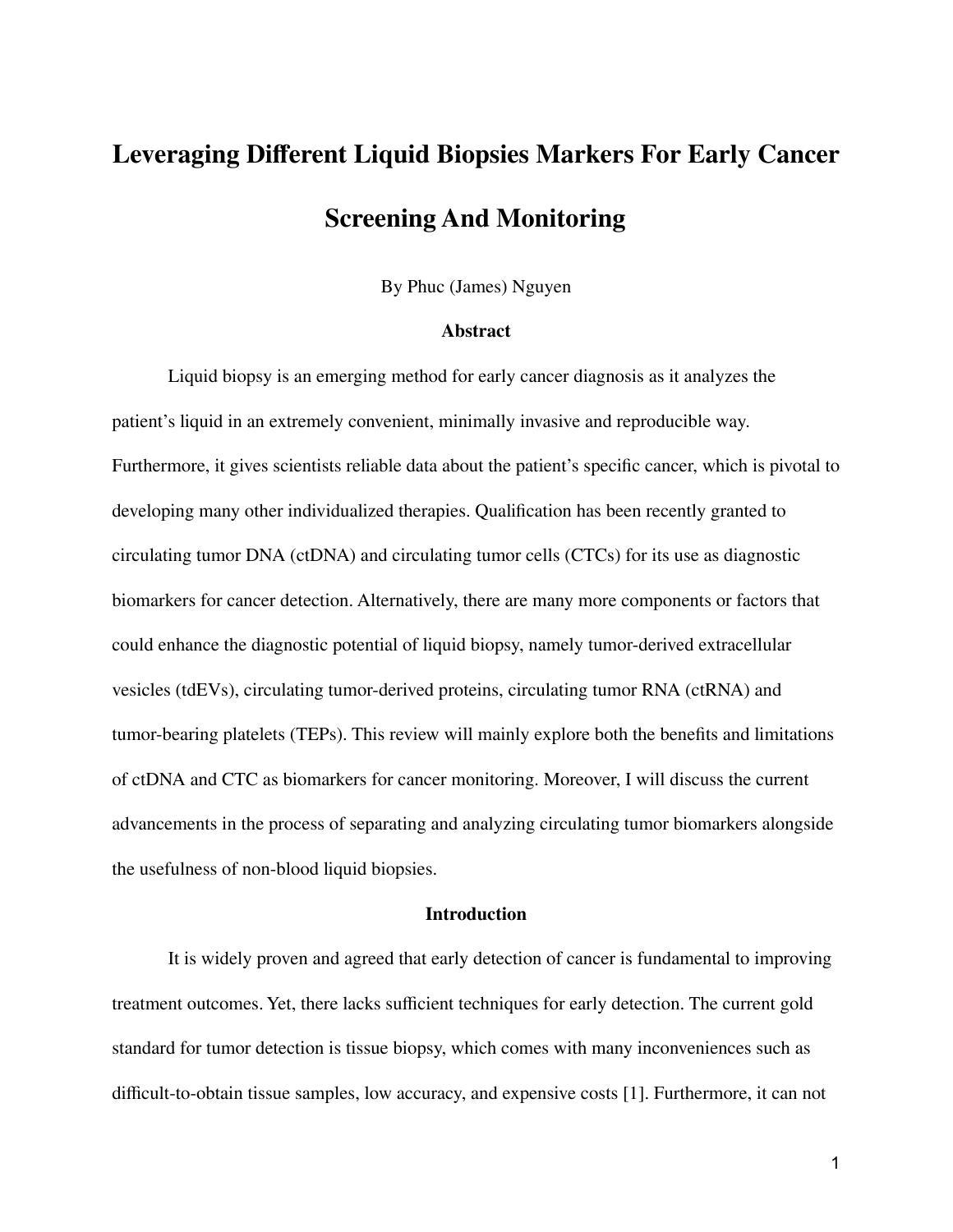differentiate heterogeneous tumors from invasiveness, which makes it overall not suitable for long-term clinical monitoring [1]. On the other hand, liquid biopsy is a detection method that could be easily obtained, cheaper, and non-invasive [2]. Thanks to all of these advantages, it has received numerous applications, from screening early cancer tumors to monitoring cancer progression to analyzing drug response to spotting relapse [3].

Since common liquid biopsy markers (LBMs) serve as cancer biomarkers in the early detection of cancer, it is a fundamental basis and requirement for the proper function of liquid biopsy [4]. The best part is that there are many types of LBMs, which allows scientists to do many tests to increase accuracy [4]. Scientists could analyze ctDNA, CTC, TEPs, and tdEVs simultaneously to reaffirm the results obtained from one test [4]. Among many developments that enhance the diagnostic and prognostic potential of liquid biopsies, there are still many clinical applications unmet due to certain limitations [5]. Additionally, there remains an inquiry on the possibility of using non-blood bodily fluids as cancer biomarkers [5].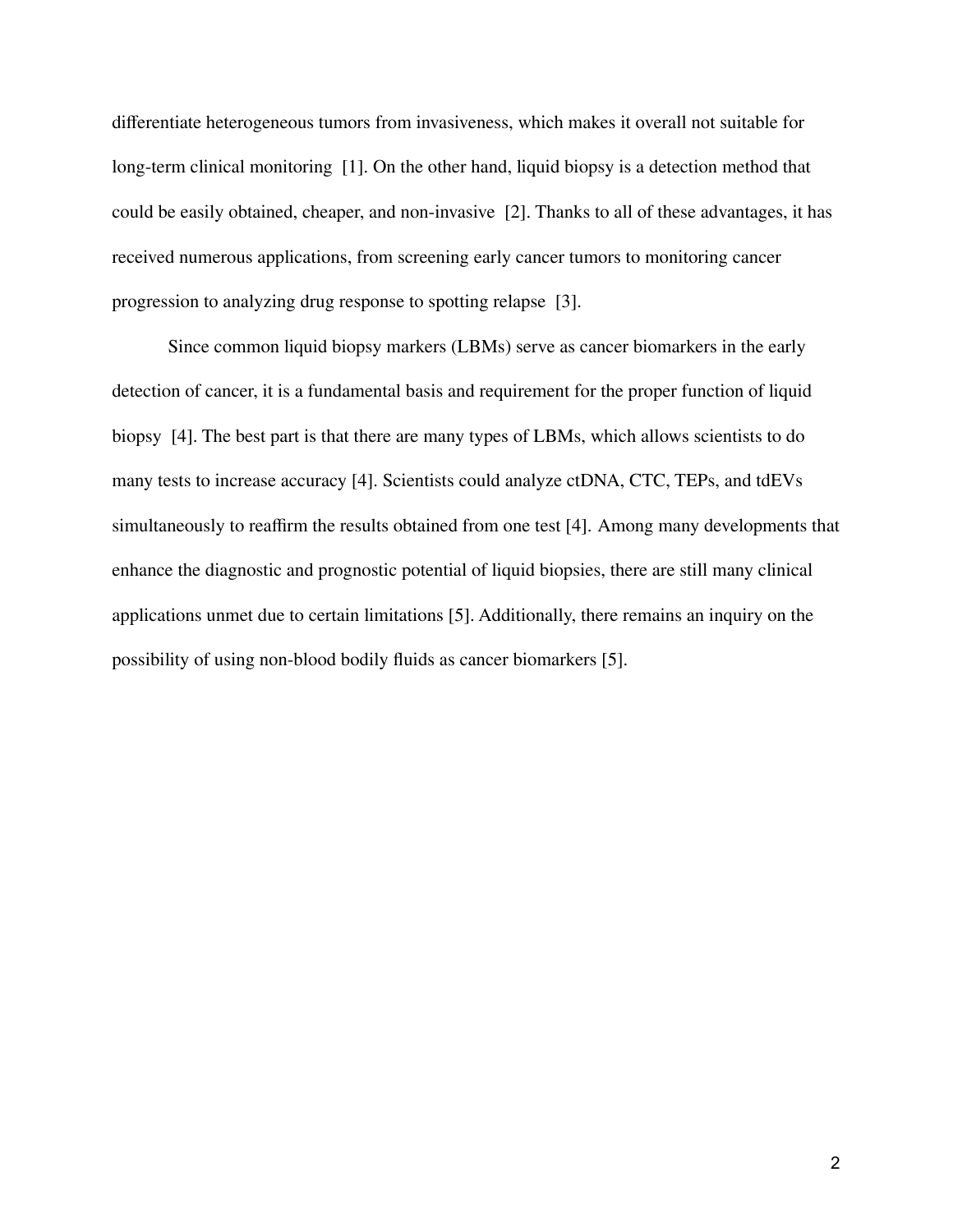

Figure 1: The Clinical Value of LBMs Detection

# **Circulating Tumor Nucleic Acids**

During apoptosis or necrosis, the patient's original tumor produces extracellular nucleic acids which end up circulating in the bloodstream [6]. These tumor-associated ctDNAs/RNAs vastly contrast that of the healthy patient's sera. The mutated KRAS gene, a widely known cancer mutation, actually can be evidenced in the ctDNA captured in the patient's blood [7]. Unsurprisingly, myelodysplastic syndrome and acute myelogenous leukemia (AML) patients' ctDNA also expressed the N-ras mutations [7]. Extracellular-DNA (exDNA) are often indicative of cancer too, especially when they are found in the patient's serum or plasma [8,9]. There are many types of exRNA: microRNAs (miRNAs), long non-coding RNAs (lncRNAs), and messenger RNAs (mRNAs) [9,10]. They can all be very useful playing the role of non-invasive cancer biomarkers [10]. The ctRNA levels detected can help monitor the patient's drug response as it alters regularly following a normal surgery [11]. Detection of gene mutations and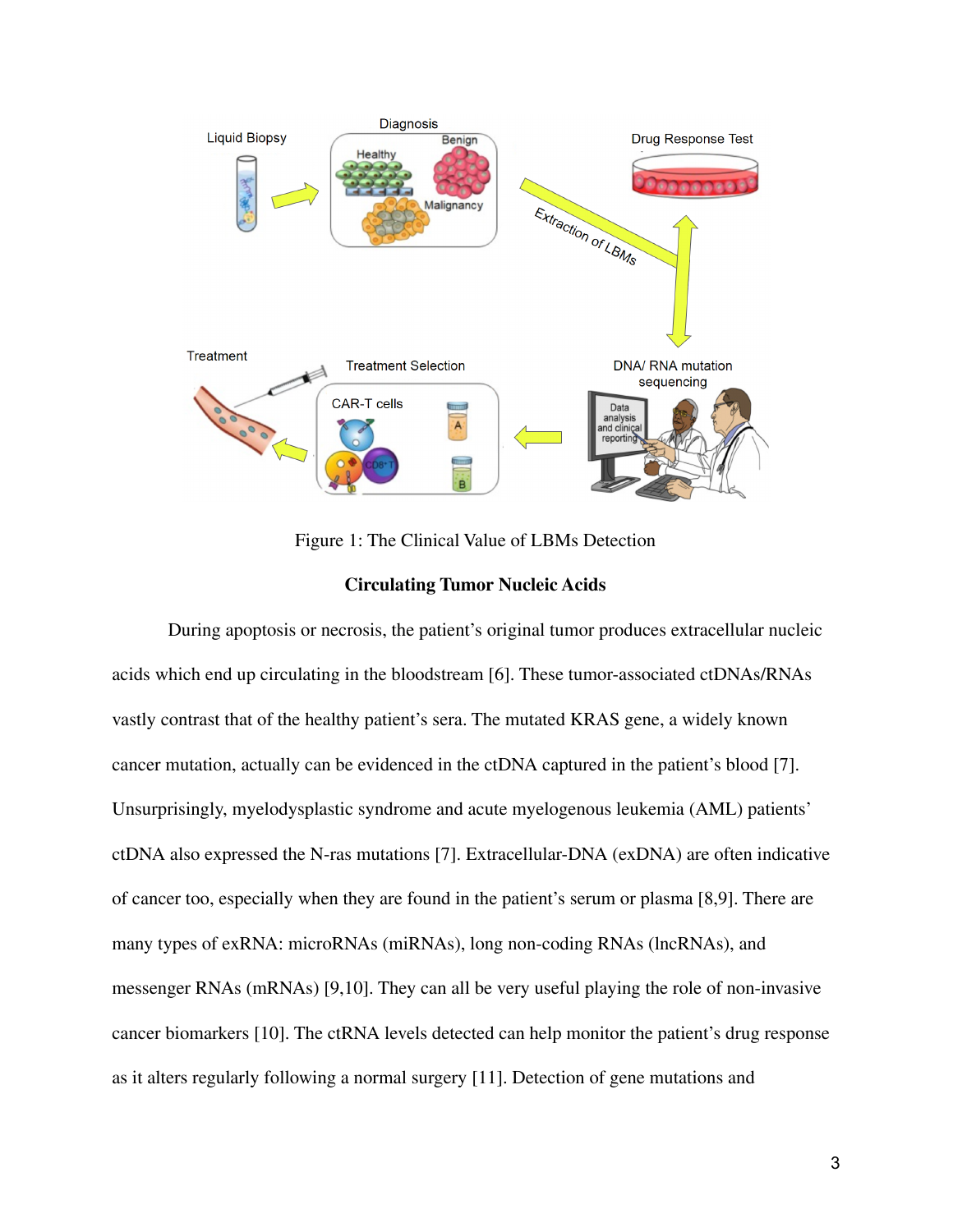methylation are the two main avenues in which cfDNA/ctDNA technology serves as the major platform. For example, the first clinical ctDNA-detection cancer tests, known as Roche Diagnostics, were able to track the tumor's response to the epidermal growth factor receptor (EGFR)-tyrosine kinase inhibitors (TKIs) [12]. Another approved CRC-using diagnostic test functions primarily on the basis of the SEPT9 gene promoter's pattern of methylation [13]. But, because healthy cells can also contain mutations and genetic variations, the use of liquid biopsy to detect gene mutations alone might not be very useful in terms of early detection. Since almost all patients harbor normal tissue's genetic mutations and only a third of all patients harbor cancer-specific mutations, researchers conclude that the use of the cfDNA/ctDNA's methylation is better than gene mutations [14]. Additionally, when detection of genetic mutations are used for other diseases that have mutations at specific genetic loci such as clonal erythropoiesis, each of the detected mutations need to be sorted and analyzed independently from each other, rendering the process inconvenient and rigorous [15].

Since microRNAs modulate gene expression, they play an important role in many biological/ pathological processes such as tumor initiation and development [16]. Many preclinical studies have found that circulating miRNA are very tumor-specific biomarkers [17]. This means that they can serve as a platform for accurate prognosis and the tracing of the metastasis origin [18]. Different microRNA levels found in the serum describe different physiological conditions [19]. For example, it can be used to detect pregnancy and even the specific stage [20]. Analysis of capture ctDNA mainly uses either PCR or next-generation sequencing (NGS). Meanwhile the first attempt at detecting ctDNA utilizes allele-specific PCR, many modified versions have been developed such as the COBAS® EGFR test [21]. To increase the PCR technologies' ctDNA detection accuracy, many cutting edge versions of PCR have also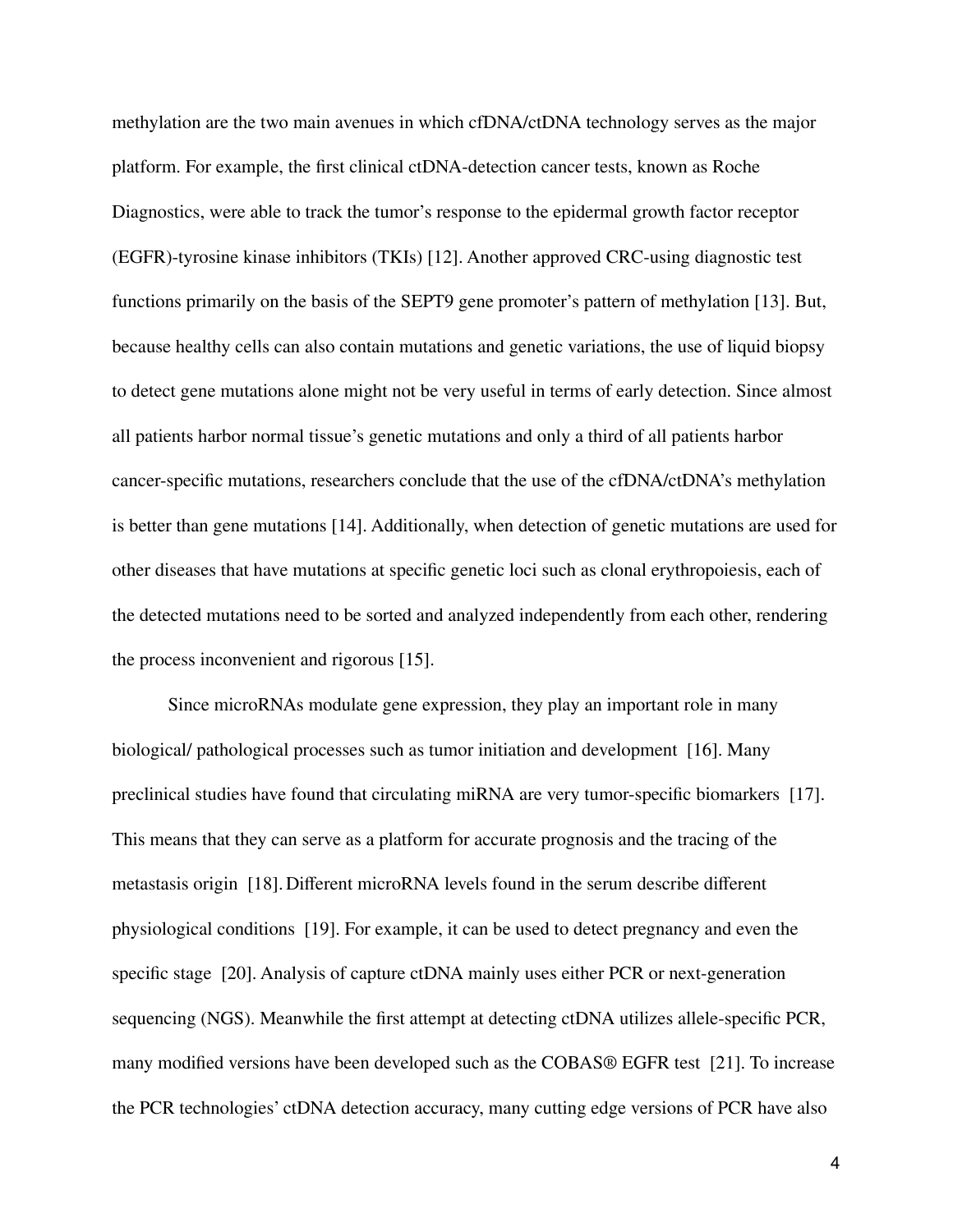been developed. Some examples include the ddPCR (droplet digital PCR), BEAMing (beads, emulsion, amplification and magnetics), and dPCR (digital PCR) [22]. These methods are not only highly sensitive, but also convenient and affordable [23]. However, since it is not capable of analyzing bigger gene sequences than a several number of loci simultaneously, these PCR techniques are restrictive in terms of low multiplexing capacity.

The NGS-based ctDNA detection method performs even more poorly since they detect fewer loci compared to other already-restrictive PCR-based technologies [24]. To solve this problem of low sensitivity, researchers use the CAPP-Seq technology, which can spot specific cancer sequences using a larger available library of cancer sequences [25]. To further enhance the efficiency, researchers attach unique molecular identifiers to distinct template sequences and selective nucleases to healthy DNA, which improves differentiation [26]. Moreover, breakthroughs in A.I involving whole-genome sequencing (WGS) are promising avenues for various forms of liquid biopsies, including ctDNA detection [27]. For instance, the DELFI (DNA evaluation of fragments for early interception) platform is an artificial intelligence-based technology that is able to track cancer progression from early diagnosis to relapse [28]. Firstly, tumor-derived ctDNA are matched with particular previously-known mutations. <sup>28</sup> Next, these ctDNA are compared with the rest of the healthy DNA [28]. From here, researchers measure the fragment length distribution to input all the data into the database [28]. Then, more information such as position of chromosome arms, mutant alleles and AGC abundance were inputted and marked on a scale to serve as a baseline for future improvements [29]. All of this information synergizes to create a specific patient's ctDNA profile, which can be used to conveniently separate the healthy patients from the cancer patients [29]. This DELFI platform performs with a 91% detection accuracy in 236 cancer patients and 98% in 245 healthy patients, proving that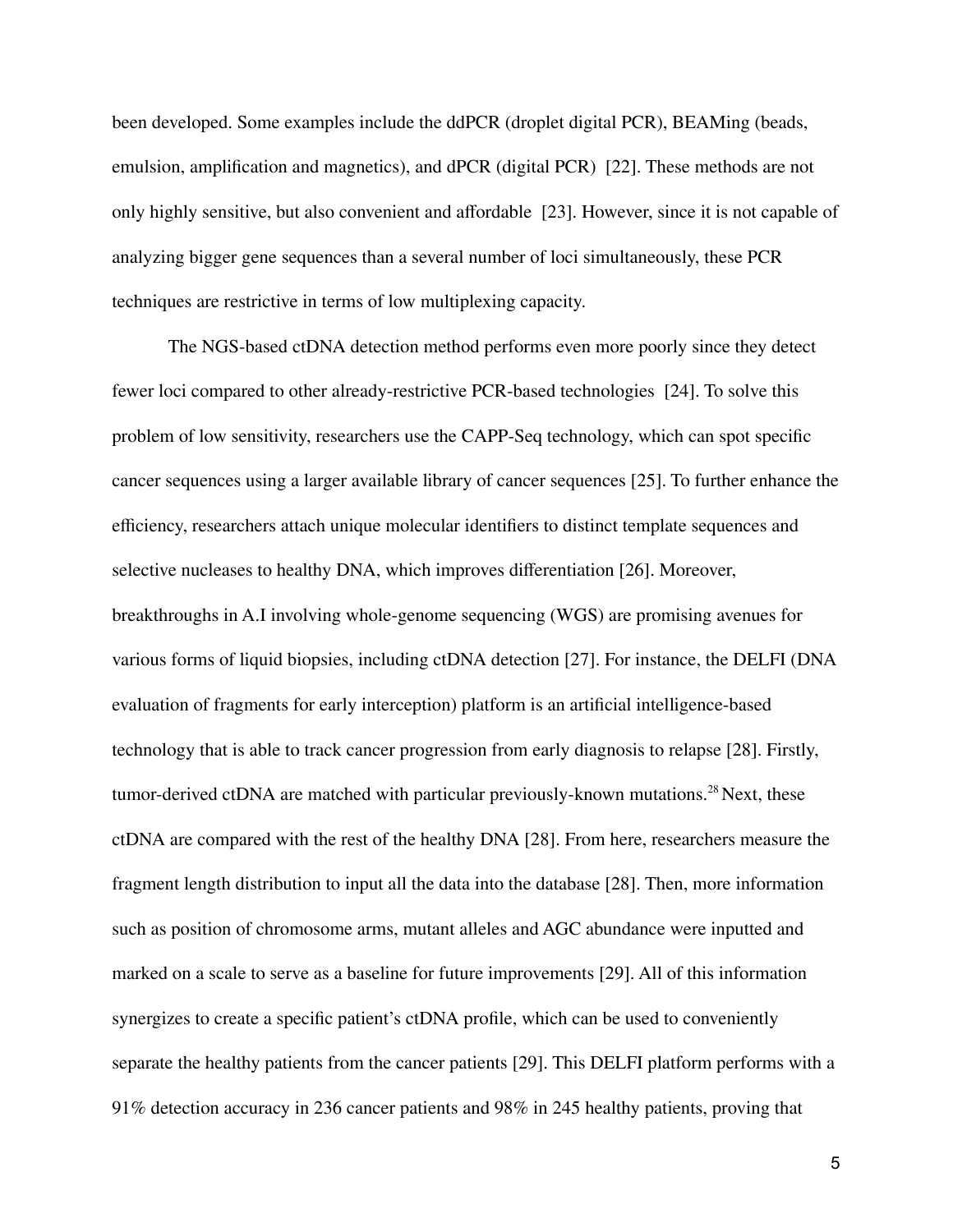artificial intelligence is a promising and powerful tool in the fight against cancer [29]. Despite this, ctDNA detection performs poorly when the patient's cancer is in its earliest stages because the immature tumors produce very few ctDNA. This increase in ctDNA rarity decreases the MAF and detection sensitivity.

# **Circulating Tumor Cells**

During metastasis, the original tumor generates cells to invade nearby tissues or even travel to distant body parts through the bloodstream [30]. These CTCs, often found floating in the patient's blood, create tumor clones and blood vessel walls to support neo-angiogenesis [30]. Since CTCs are indicative of cancer metastasis, it can be used as a reliable biomarker for early detection. From the baseline to the second anti-breast cancer treatment, increased CTCs had been linked to worse cancer prognosis and treatment outcomes [31]. This finding was also confirmed and replicated in other types of metastasis cancer from ovarian to colorectal [32, 33]. Aside from assisting the development of new drugs, the tracking of CTCs population, more importantly, is key to early cancer detection and successful monitoring of the patient's cancer progression and drug responses [34]. Additionally, scientists could use CTCs to separate patients into different risk groups, matching each group with the fittest (neo) adjuvant therapies [35]. Despite these benefits, CTCs are very hard to spot in the cancer patient's peripheral blood because they are only found at a ratio of usually one per million blood cells. To detect CTC, researchers utilized epithelial markers [36]. Specifically, they use the EpCAM-coated magnetic beads to attract and separate the epithelial cells from the patient's blood. Then, these cells get specified through fluorescently-labeled antibodies [36]. Even though not yet approved, emerging systems, detecting stem-cells-associated CTCs, are extremely useful because they alert the doctors of the ongoing epithelial- mesenchymal transition (EMT) and, sometimes, even myschemal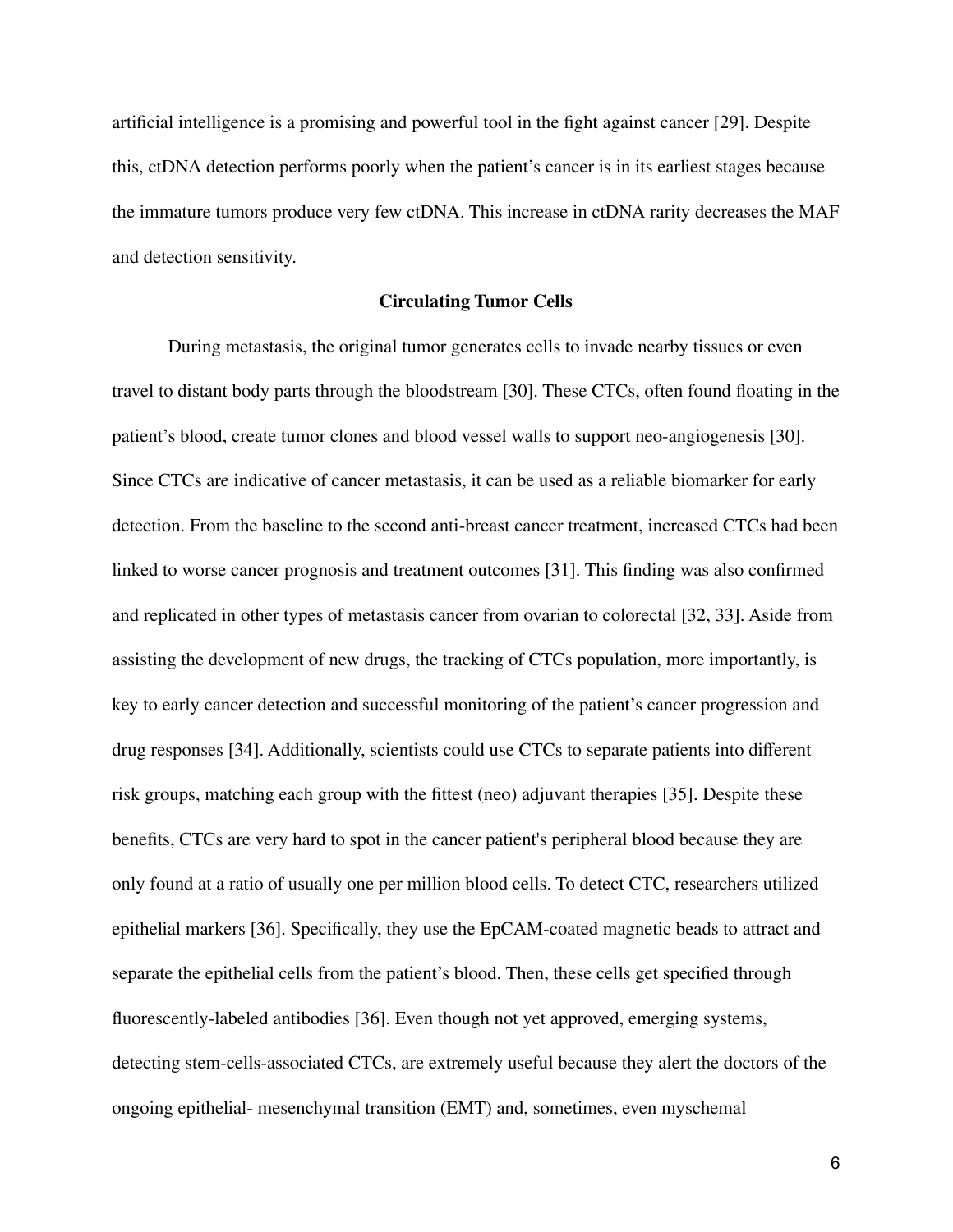characteristics these CTCs acquired [37]. Traditional CTC detection systems, ones that use epithelial markers, can not detect stem-like CTCs subpopulations, thereby neglecting micrometastasis and metastatic CTCs [38]. So, more research and studies on these CTC subpopulations and how they inform us about their tumor is pivotal to new breakthroughs in therapeutics. CTCs are different in each patient; this allows for more individualized drug screening and treatment administration [39]. Depending on the patient's tumor mutation profiles and drug sensitivity patterns, they will receive the treatments accordingly [39].

Though it gives significant insights for developing clinical treatment, expanding CTCs in vitro is ultimately unuseful due to many reasons. Firstly, there are many factors that could impose unfixable harms to the CTCs' contents, namely enrichment, harsh culture conditions, and pre-sample processing [40]. Secondly, long- term in vitro culture increases the risks of CTCs adopting novel non-tumor-associated traits, rendering the culture a less accurate version of the original tumor [40]. To eliminate this burden, researchers are coming up with ways to upgrade the sorting and enrichment system and the in vitro culture conditions. Furthermore, to understand the mechanisms CTCs use to survive different peripheral blood's components, researchers develop and study the co-culture of CTCs and immune cells or other blood cells [41]. Using these valuable insights, scientists plan to develop new methods to expand the clinical implementation of CTCs beyond liquid biopsy early detection. The most useful aspect of CTCs is their DNA segments that hints back at their original tumor. After CTCs isolation, researchers analyze their genetic components through a variety of techniques including target NGS, dPCR-based mutational spectroscopy technology, genome-wide sequencing technologies, qPCR, and many more [42]. Since CTCs' chromosomal rearrangements are very specific to its tumor, scientists aim to access them by using fluorescence in situ hybridization (FISH), a type of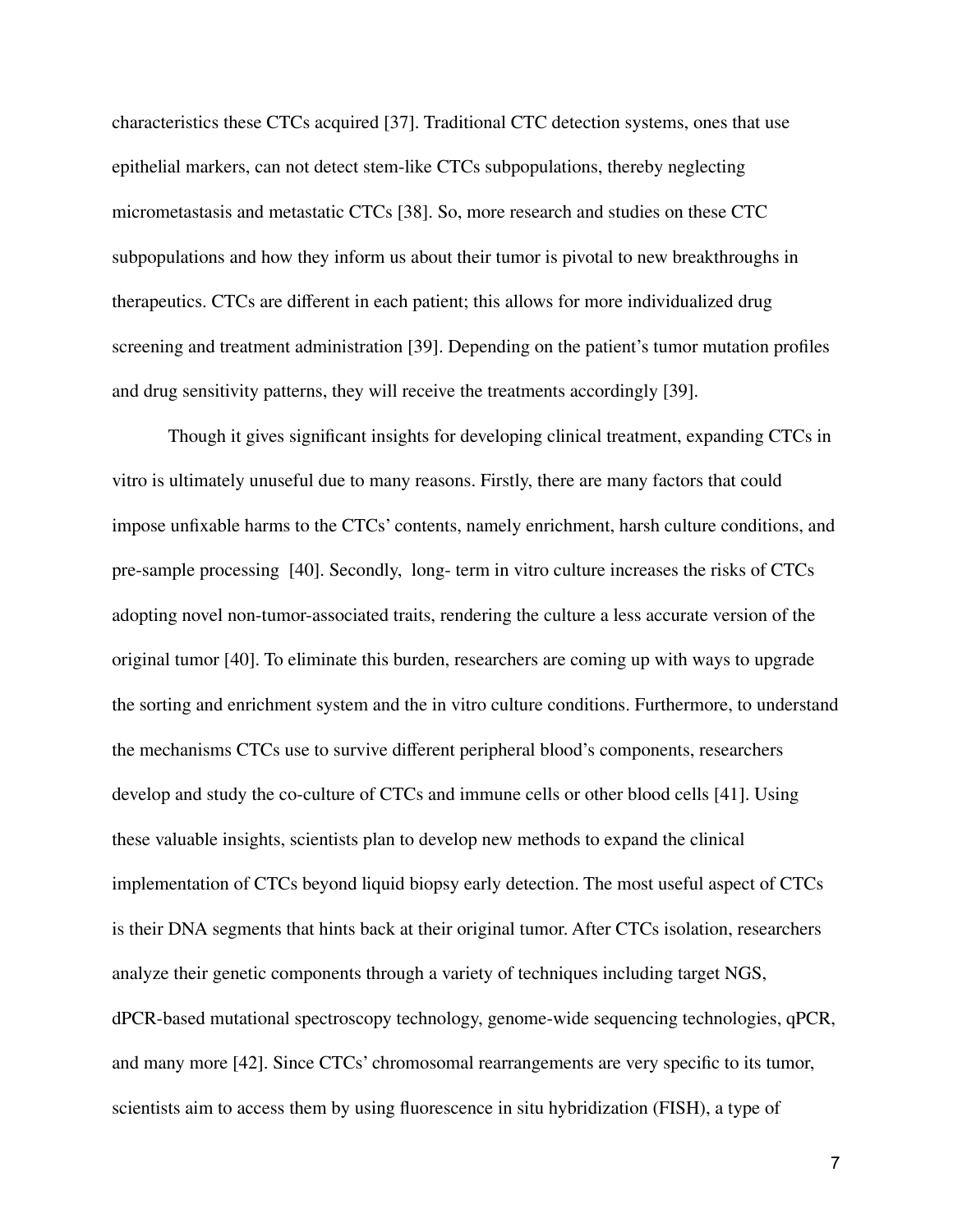cytogenetic techniques [43]. To decode how tumor subpopulations interact with its surrounding tissue, researchers use multi omics analyses to dissect the CTCs at the single-cell level [44]. Single CTC genomics and transcriptomics can therefore be considered as an extremely helpful tool in examining tumor heterogeneity. Moreover, it could be used to compare the effectiveness of liquid biopsies versus tissue biopsies.

There are more than one ways of capturing or detecting CTCs: biological and functional. Scientists can apply the strategy that best fits the particular CTC. In the biological method, biomarkers are fundamental. Scientists enhanced EpCAM+ cells and then utilized either cancer biomarkers or CD45+ depletion [45]. In more advanced technology that gives higher CTC yields, the recognition of surface phenotypes are enhanced by microfluidics [45]. To separate CTCs from the patient's normal blood cells, scientists could also look at the difference in size and density [46]. After that, to affirm the initial results, they further examine the CTCs' dielectric properties by a variety of methods, namely di-electrophoresis, microfluidics, filtration, differential centrifugation and many more [47]. In the functional method, assays, which can either employ CAM digestion, capture protein release or analyze the expression of telomerase, are the main platforms [48]. Despite all the advantages that each method has, they still can not sufficiently capture CTCs due to the rare and heterogeneous nature of CTCs. To solve this problem, scientists exploit many methods at once to improve CTC yields.

## **CTC-Chip**

As a technology that receives increasing clinical applications, the CTC-chip takes use of microfluidics in a way that boosts both sensitivity and specificity in separating CTCs from the rest components in the patient's fluid sample [49]. One of its most major strengths is the ability to gently grasp on CTCs, which ensure that isolated CTCs are still in its purest form [50]. As a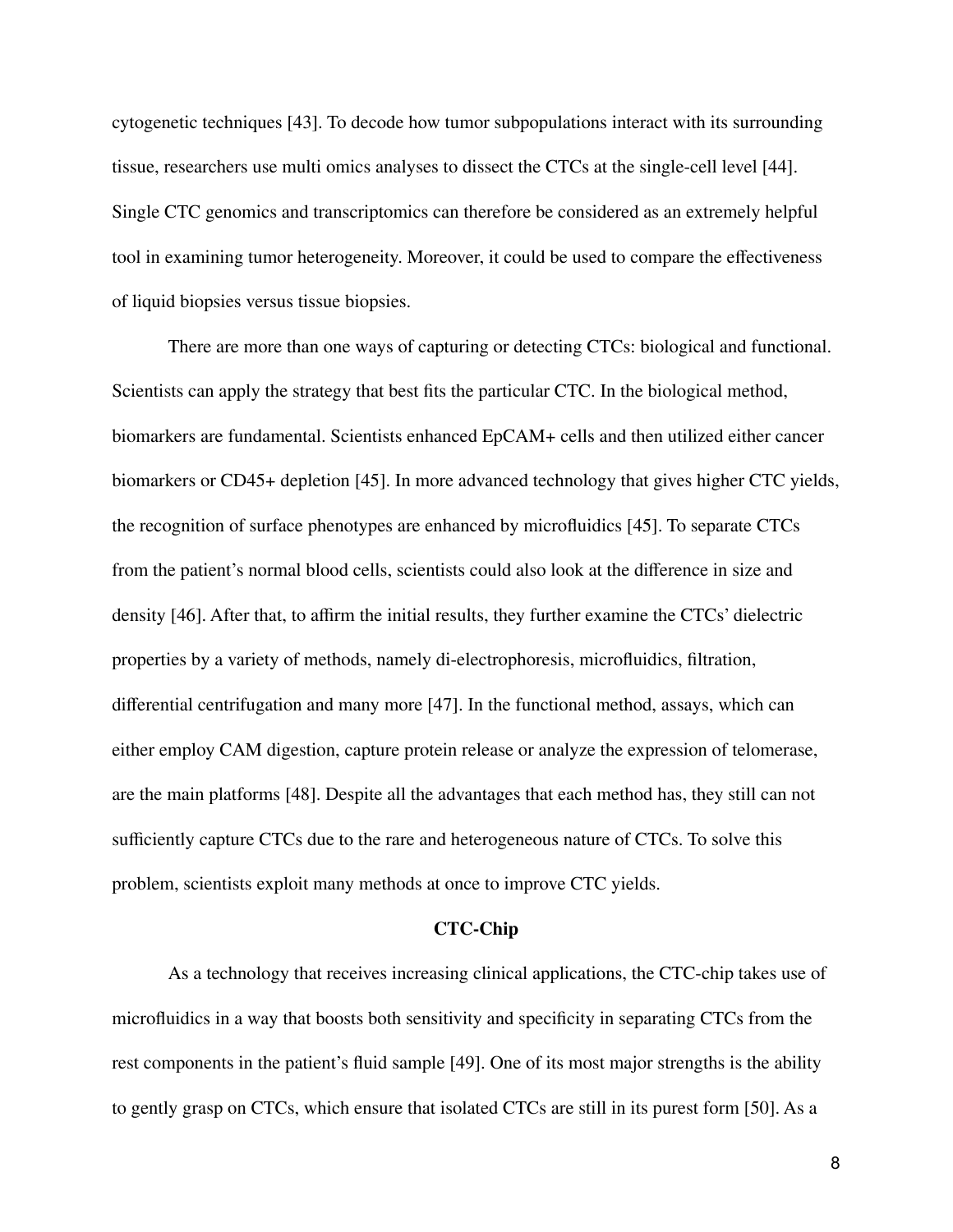controlled nano-scale environment that allows for biological-analysis activity that a macro-scale environment would not, microfluidics performs micro-assays, quickly stimulating the fluid to microscopic distances and leveraging the differences in fluid dynamic properties that occurred as a result [50]. These microfluidics enable researchers to manipulate cells and transport reagents [51]. As a chip, made of silicon, with a relatively small size (that of a standard microscope slide), the CTC-chip serves as the basis for bioengineering. On the chip's surface, there are 78,000 μm-sized posts, many of which form geometric patterns [51]. Some of these posts are covered with the epithelial cell adhesion molecule (EpCAM) to filter the CTCs from the fluid sample [52]. Flow velocity and shear force are two critical factors that influence CTC yields. Faster or slower flow velocity respectively decreases or increases the amount of time that CTC contacts the posts [52]. Similarly, stronger or weaker shear force respectively damages or enhances the maximum cell–micropost attachment [52]. After the patient's blood sample goes towards the surface of the CTC-chip through pneumatic forces, they meet a plethora of microposts [53].

The purposefully-designed geometric arrangement on the chip affects the fluid dynamics so as to ensure that the blood's cellular component travels down a specific pathway, which maximizes the times of contact between CTCs with the EpCAM posts [54]. This way, both the efficiency and effectiveness of the capture process increases. To ensure that the captured cells are CTCs, researchers check the staining which can differentiate leukocytes from epithelial CTCs [55]. After that, CTCs are measured and analyzed at a molecular level. The viability of these CTCs remain unaffected due to the minimal preprocessing required and shear force applied [56,57]. The platform still has many more open avenues for innovations. One promising example is the implementation of different antibodies that could detect different CTCs accordingly, which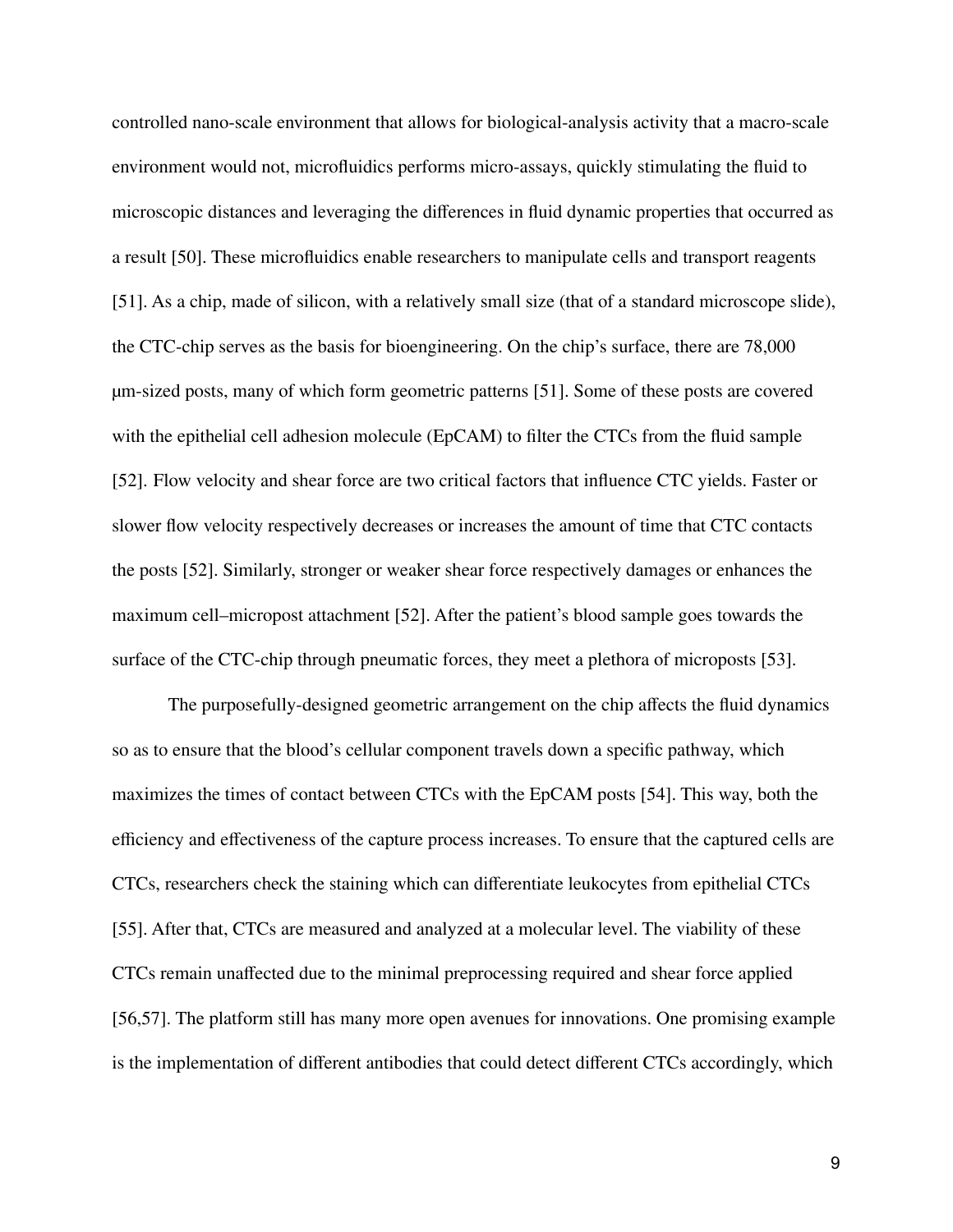will lead to a greater availability of studied CTCs, which will overall enhance our understanding of the original tumor [58].

## **Conclusion**

By serving as an affordable, quick, reproducible and non-invasive method of diagnosing and monitoring cancer, liquid biopsies prove to be a useful tool in the fight against cancer. Compared to tissue biopsies, liquid biopsies can examine the tumor's clonal heterogeneity when the patient's circulating tumor-derived factors are analyzed. Scientists can utilize many liquid biopsy samples so as to reaffirm the accuracy of cancer diagnosis. What's more, the following-administered real-time biopsies can do a huge favor by distinguishing the therapy-resistant tumors from the non-resistant ones. Beyond that, liquid biopsy could be used to detect and track the minimal residual disease, usually occurring after initial therapy. Eliminating the need for long and expensive purification processes, automated chip-based devices or CTC chips are upgraded technology that fundamentally applied liquid biopsies to analyze biomarkers in the patient's fluids sample. But, since there is a deficiency in standardized pre-analytical and analytical variables, liquid biopsies are limited to being used at a wide clinical scale. In summary, liquid biopsies can be a transformative tool, revolutionizing the current reactive cancer treatment paradigm, as it helps oncologists to proactively diagnose, monitor, and develop personalized drugs. Despite all of its potential, there still remains a need for more research and development aiming towards enriching the downstream analysis of circulating biomarkers.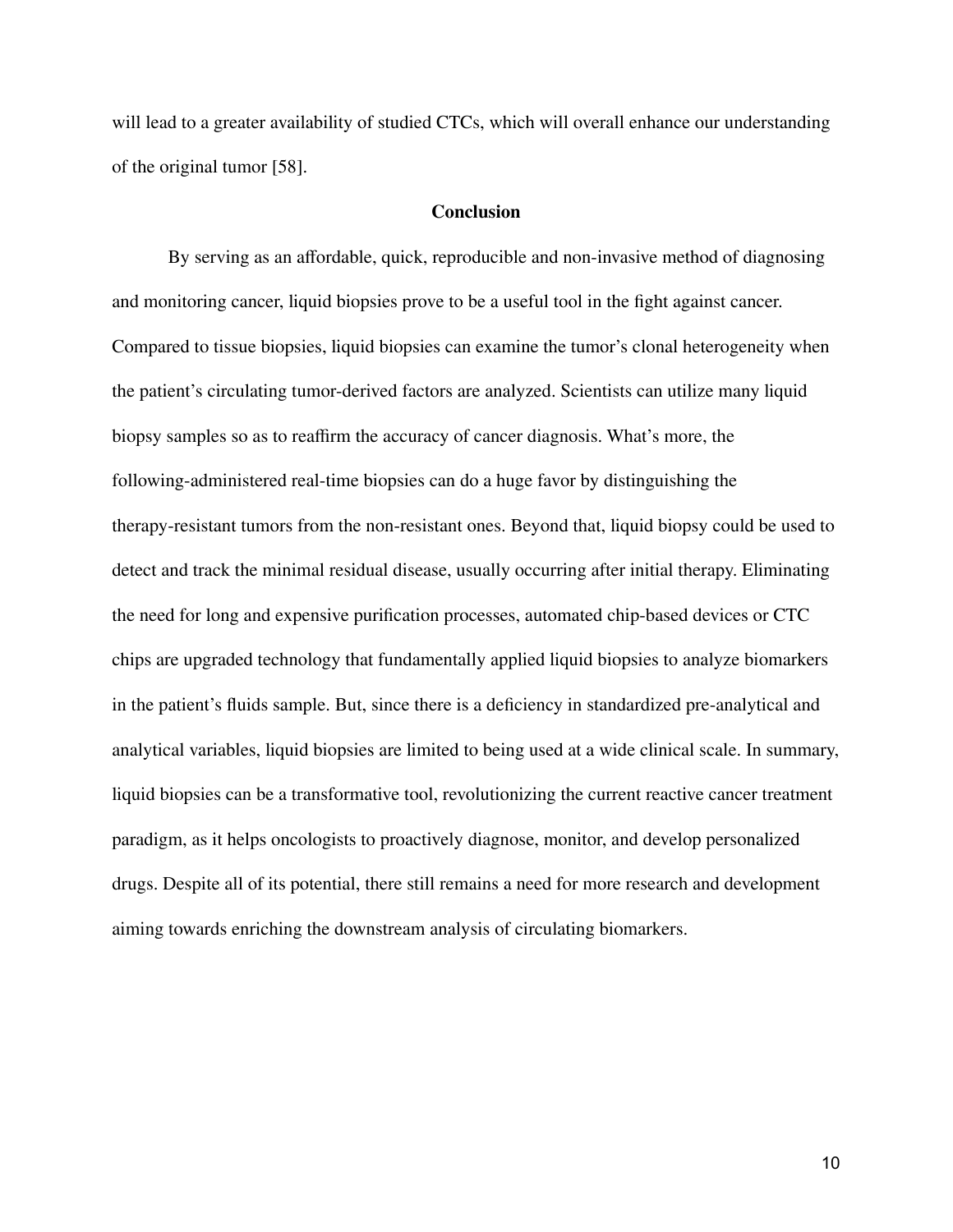# **References:**

- [1] Use of research biopsies in clinical trials: are risks and benefits adequately discussed? Overman MJ, Modak J, Kopetz S, Murthy R, Yao JC, Hicks ME, Abbruzzese JL, Tam AL. J Clin Oncol. 2013 Jan 1; 31(1):17-22.
- [2] Liquid Biopsies in Cancer Diagnosis, Monitoring, and Prognosis.De Rubis G, Rajeev Krishnan S, Bebawy M. Trends Pharmacol Sci. 2019 Mar; 40(3):172-186.
- [3] Recent Progress on Liquid Biopsy Analysis using Surface-Enhanced Raman Spectroscopy. Zhang Y, Mi X, Tan X, Xiang R. Theranostics. 2019; 9(2):491-525.
- [4] Liquid biopsies in gastrointestinal malignancies: when is the big day? Lopez A, Harada K, Mizrak Kaya D, Dong X, Song S, Ajani JA. Expert Rev Anticancer Ther. 2018 Jan; 18(1):19-38.
- [5] Integrating liquid biopsies into the management of cancer. Siravegna G, Marsoni S, Siena S, Bardelli A. Nat Rev Clin Oncol. 2017 Sep; 14(9):531-548.
- [6] The origin and mechanism of circulating DNA. Stroun M, Maurice P, Vasioukhin V, Lyautey J, Lederrey C, Lefort F, Rossier A, Chen XQ, Anker P. Ann N Y Acad Sci. 2000 Apr; 906():161-8.
- [7] Soluble normal and mutated DNA sequences from single-copy genes in human blood. Sorenson GD, Pribish DM, Valone FH, Memoli VA, Bzik DJ, Yao SL. Cancer Epidemiol Biomarkers Prev. 1994 Jan-Feb; 3(1):67-71.
- [8] Point mutations of the N-ras gene in the blood plasma DNA of patients with myelodysplastic syndrome or acute myelogenous leukaemia. Vasioukhin V, Anker P, Maurice P, Lyautey J, Lederrey C, Stroun M. Br J Haematol. 1994 Apr; 86(4):774-9.
- [9] Fernández-Domínguez, I. J., Manzo-Merino, J., Taja-Chayeb, L., Dueñas-González, A., Pérez-Cárdenas, E., & Trejo-Becerril, C. (2021). The role of extracellular DNA (exDNA) in cellular processes. Cancer biology & therapy, 22(4), 267–278. https://doi.org/10.1080/15384047.2021.1890319
- [10] Monitoring tumour burden and therapeutic response through analysis of circulating tumour DNA and extracellular RNA in multiple myeloma patients. Mithraprabhu S, Morley R, Khong T, Kalff A, Bergin K, Hocking J, Savvidou I, Bowen KM, Ramachandran M, Choi K, Wong BKL, Reynolds J, Spencer A. Leukemia. 2019 Aug; 33(8):2022-2033
- [11] The circulating transcriptome as a source of non-invasive cancer biomarkers: concepts and controversies of non-coding and coding RNA in body fluids. Fernandez-Mercado M, Manterola L, Larrea E, Goicoechea I, Arestin M, Armesto M, Otaegui D, Lawrie CH. J Cell Mol Med. 2015 Oct; 19(10):2307-23.
- [12] Elevated serum-circulating RNA in patients with conventional renal cell cancer. Feng G, Li G, Gentil-Perret A, Tostain J, Genin C. Anticancer Res. 2008 Jan-Feb; 28(1A):321-6.
- [13] The first liquid biopsy test approved. Is it a new era of mutation testing for non-small cell lung cancer? Kwapisz D. Ann Transl Med. 2017 Feb; 5(3):46.
- [14] Epi proColon<sup><sup>®</sup> </sup> 2.0 CE: A Blood-Based Screening Test for Colorectal Cancer. Lamb YN, Dhillon S. Mol Diagn Ther. 2017 Apr; 21(2):225-232.
- [15] RNA sequence analysis reveals macroscopic somatic clonal expansion across normal tissues. Yizhak K, Aguet F, Kim J, Hess JM, Kübler K, Grimsby J, Frazer R, Zhang H,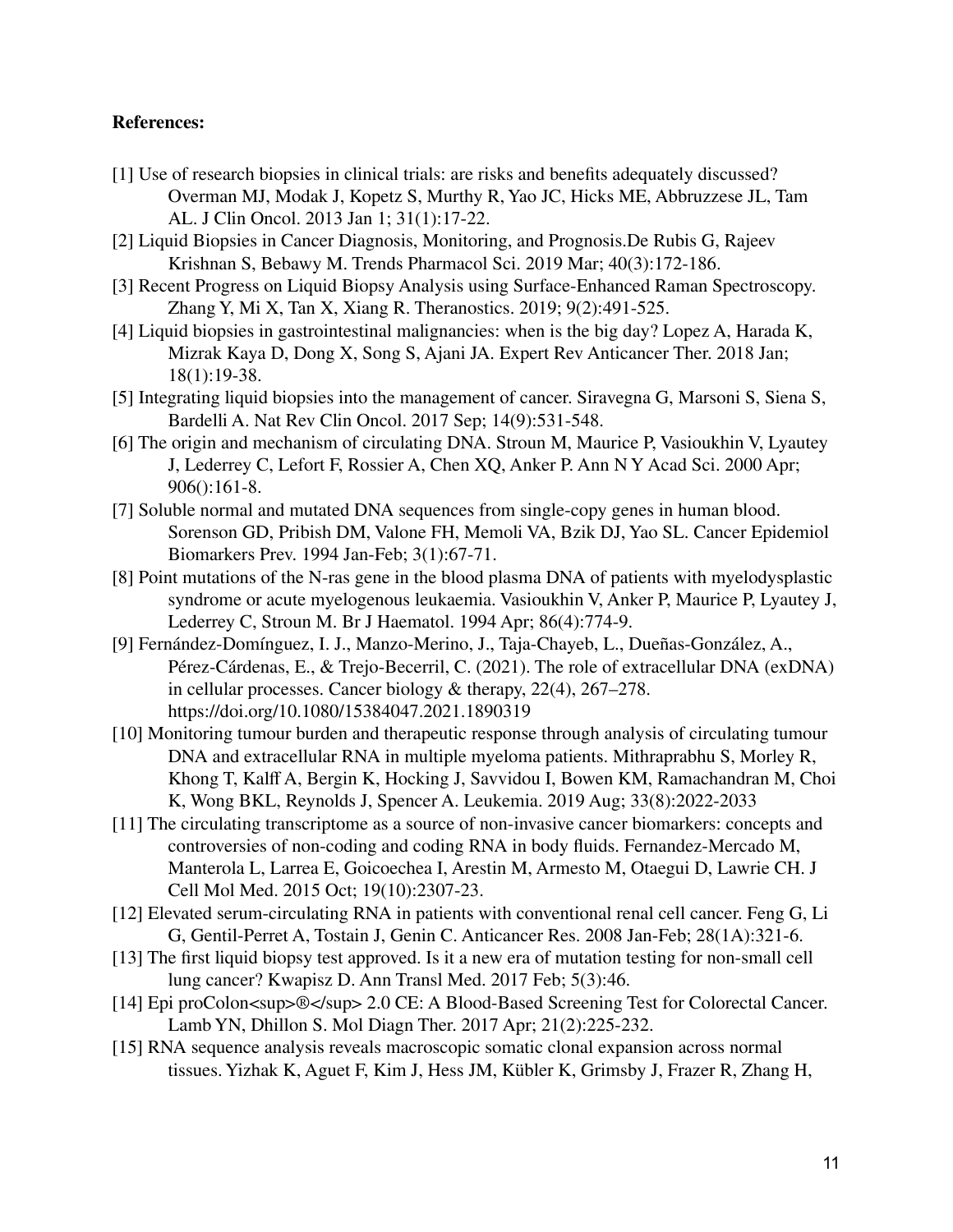Haradhvala NJ, Rosebrock D, Livitz D, Li X, Arich-Landkof E, Shoresh N, Stewart C, Segrè AV, Branton PA, Polak P, Ardlie KG, Getz G. Science. 2019 Jun 7; 364(6444):.

- [16] Park, S., Han, C. R., Park, J. W., Zhao, L., Zhu, X., Willingham, M., Bodine, D. M., & Cheng, S. Y. (2017). Defective erythropoiesis caused by mutations of the thyroid hormone receptor α gene. PLoS genetics, 13(9), e1006991. https://doi.org/10.1371/journal.pgen.1006991
- [17] A microRNA expression signature of human solid tumors defines cancer gene targets. Volinia S, Calin GA, Liu CG, Ambs S, Cimmino A, Petrocca F, Visone R, Iorio M, Roldo C, Ferracin M, Prueitt RL, Yanaihara N, Lanza G, Scarpa A, Vecchione A, Negrini M, Harris CC, Croce CM. Proc Natl Acad Sci U S A. 2006 Feb 14; 103(7):2257-61.
- [18] MicroRNAs accurately identify cancer tissue origin. Rosenfeld N, Aharonov R, Meiri E, Rosenwald S, Spector Y, Zepeniuk M, Benjamin H, Shabes N, Tabak S, Levy A, Lebanony D, Goren Y, Silberschein E, Targan N, Ben-Ari A, Gilad S, Sion-Vardy N, Tobar A, Feinmesser M, Kharenko O, Nativ O, Nass D, Perelman M, Yosepovich A, Shalmon B, Polak-Charcon S, Fridman E, Avniel A, Bentwich I, Bentwich Z, Cohen D, Chajut A, Barshack I.Nat Biotechnol. 2008 Apr; 26(4):462-9.
- [19] Serum microRNAs are promising novel biomarkers.Gilad S, Meiri E, Yogev Y, Benjamin S, Lebanony D, Yerushalmi N, Benjamin H, Kushnir M, Cholakh H, Melamed N, Bentwich Z, Hod M, Goren Y, Chajut A. PLoS One. 2008 Sep 5; 3(9):e3148.
- [20] Weber, B., Meldgaard, P., Hager, H., Wu, L., Wei, W., Tsai, J., Khalil, A., Nexo, E., & Sorensen, B. S. (2014). Detection of EGFR mutations in plasma and biopsies from non-small cell lung cancer patients by allele-specific PCR assays. BMC cancer, 14, 294. https://doi.org/10.1186/1471-2407-14-294
- [21] Incorporating BEAMing technology as a liquid biopsy into clinical practice for the management of colorectal cancer patients: an expert taskforce review. García-Foncillas J, Alba E, Aranda E, Díaz-Rubio E, López-López R, Tabernero J, Vivancos A. Ann Oncol. 2017 Dec 1; 28(12):2943-2949.
- [22] The potential of liquid biopsies for the early detection of cancer. Heitzer E, Perakis S, Geigl JB, Speicher MR. NPJ Precis Oncol. 2017; 1(1):36.
- [23] Lai, Jinhuo et al. "Next-generation sequencing of circulating tumor DNA for detection of gene mutations in lung cancer: implications for precision treatment." OncoTargets and therapy vol. 11 9111-9116. 14 Dec. 2018, doi:10.2147/OTT.S174877
- [24] An ultrasensitive method for quantitating circulating tumor DNA with broad patient coverage. Newman AM, Bratman SV, To J, Wynne JF, Eclov NC, Modlin LA, Liu CL, Neal JW, Wakelee HA, Merritt RE, Shrager JB, Loo BW Jr, Alizadeh AA, Diehn M. Nat Med. 2014 May; 20(5):548-54.
- [25] Development of a highly sensitive liquid biopsy platform to detect clinically-relevant cancer mutations at low allele fractions in cell-free DNA. Gale D, Lawson ARJ, Howarth K, Madi M, Durham B, Smalley S, Calaway J, Blais S, Jones G, Clark J, Dimitrov P, Pugh M, Woodhouse S, Epstein M, Fernandez-Gonzalez A, Whale AS, Huggett JF, Foy CA, Jones GM, Raveh-Amit H, Schmitt K, Devonshire A, Green E, Forshew T, Plagnol V, Rosenfeld N. PLoS One. 2018; 13(3):e0194630.
- [26] Imperial, Robin et al. "Matched Whole-Genome Sequencing (WGS) and Whole-Exome Sequencing (WES) of Tumor Tissue with Circulating Tumor DNA (ctDNA) Analysis: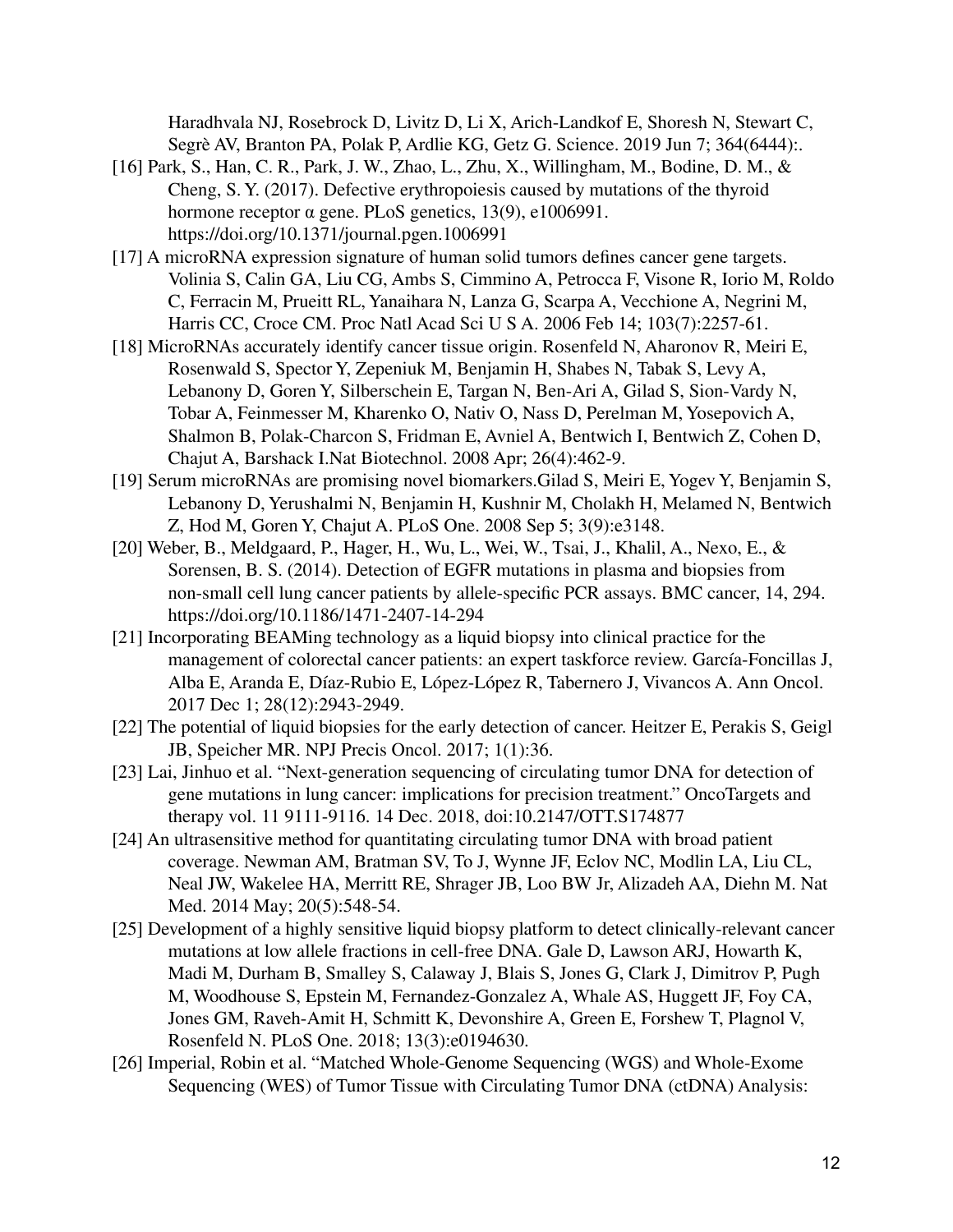Complementary Modalities in Clinical Practice." Cancers vol. 11,9 1399. 19 Sep. 2019, doi:10.3390/cancers11091399.

- [27] Zhang, Zhou, and Wei Zhang. "Fragmentation patterns of circulating cell-free DNA demonstrate biomarker potential for human cancers." Biotarget vol. 3 (2019): 16. doi:10.21037/biotarget.2019.08.02.
- [28] Genome-wide cell-free DNA fragmentation in patients with cancer. Cristiano S, Leal A, Phallen J, Fiksel J, Adleff V, Bruhm DC, Jensen SØ, Medina JE, Hruban C, White JR, Palsgrove DN, Niknafs N, Anagnostou V, Forde P, Naidoo J, Marrone K, Brahmer J, Woodward BD, Husain H, van Rooijen KL, Ørntoft MW, Madsen AH, van de Velde CJH, Verheij M, Cats A, Punt CJA, Vink GR, van Grieken NCT, Koopman M, Fijneman RJA, Johansen JS, Nielsen HJ, Meijer GA, Andersen CL, Scharpf RB, Velculescu VE. Nature. 2019 Jun; 570(7761):385-389.
- [29] A perspective on cancer cell metastasis. Chaffer CL, Weinberg RA. Science. 2011 Mar 25; 331(6024):1559-64.
- [30] Circulating tumor cells as early predictors of metastatic spread in breast cancer patients with limited metastatic dissemination. Giuliano M, Giordano A, Jackson S, De Giorgi U, Mego M, Cohen EN, Gao H, Anfossi S, Handy BC, Ueno NT, Alvarez RH, De Placido S, Valero V, Hortobagyi GN, Reuben JM, Cristofanilli M. Breast Cancer Res. 2014 Sep 16; 16(5):440.
- [31] Prognostic models based on postoperative circulating tumor cells can predict poor tumor recurrence-free survival in patients with stage II-III colorectal cancer. Wang D, Yang Y, Jin L, Wang J, Zhao X, Wu G, Zhang J, Kou T, Yao H, Zhang Z. J Cancer. 2019; 10(19):4552-4563.
- [32] Circulating tumor cells predict progression free survival and overall survival in patients with relapsed/recurrent advanced ovarian cancer.Poveda A, Kaye SB, McCormack R, Wang S, Parekh T, Ricci D, Lebedinsky CA, Tercero JC, Zintl P, Monk BJ. Gynecol Oncol. 2011 Sep; 122(3):567-72.
- [33] Cancer therapy. Ex vivo culture of circulating breast tumor cells for individualized testing of drug susceptibility. Yu M, Bardia A, Aceto N, Bersani F, Madden MW, Donaldson MC, Desai R, Zhu H, Comaills V, Zheng Z, Wittner BS, Stojanov P, Brachtel E, Sgroi D, Kapur R, Shioda T, Ting DT, Ramaswamy S, Getz G, Iafrate AJ, Benes C, Toner M, Maheswaran S, Haber DA. Science. 2014 Jul 11; 345(6193):216-20.
- [34] What's new on circulating tumor cells? A meeting report. Lianidou ES, Mavroudis D, Sotiropoulou G, Agelaki S, Pantel K. Breast Cancer Res. 2010; 12(4):307.
- [35] EpCAM<sup>high</sup> and EpCAM<sup>low</sup> circulating tumor cells in metastatic prostate and breast cancer patients.de Wit S, Manicone M, Rossi E, Lampignano R, Yang L, Zill B, Rengel-Puertas A, Ouhlen M, Crespo M, Berghuis AMS, Andree KC, Vidotto R, Trapp EK, Tzschaschel M, Colomba E, Fowler G, Flohr P, Rescigno P, Fontes MS, Zamarchi R, Fehm T, Neubauer H, Rack B, Alunni-Fabbroni M, Farace F, De Bono J, IJzerman MJ, Terstappen LWMM. Oncotarget. 2018 Nov 2; 9(86):35705-35716.
- [36] EMT circulating tumor cells detected by cell-surface vimentin are associated with prostate cancer progression. Satelli A, Batth I, Brownlee Z, Mitra A, Zhou S, Noh H, Rojas CR, Li H, Meng QH, Li S. Oncotarget. 2017 Jul 25; 8(30):49329-49337.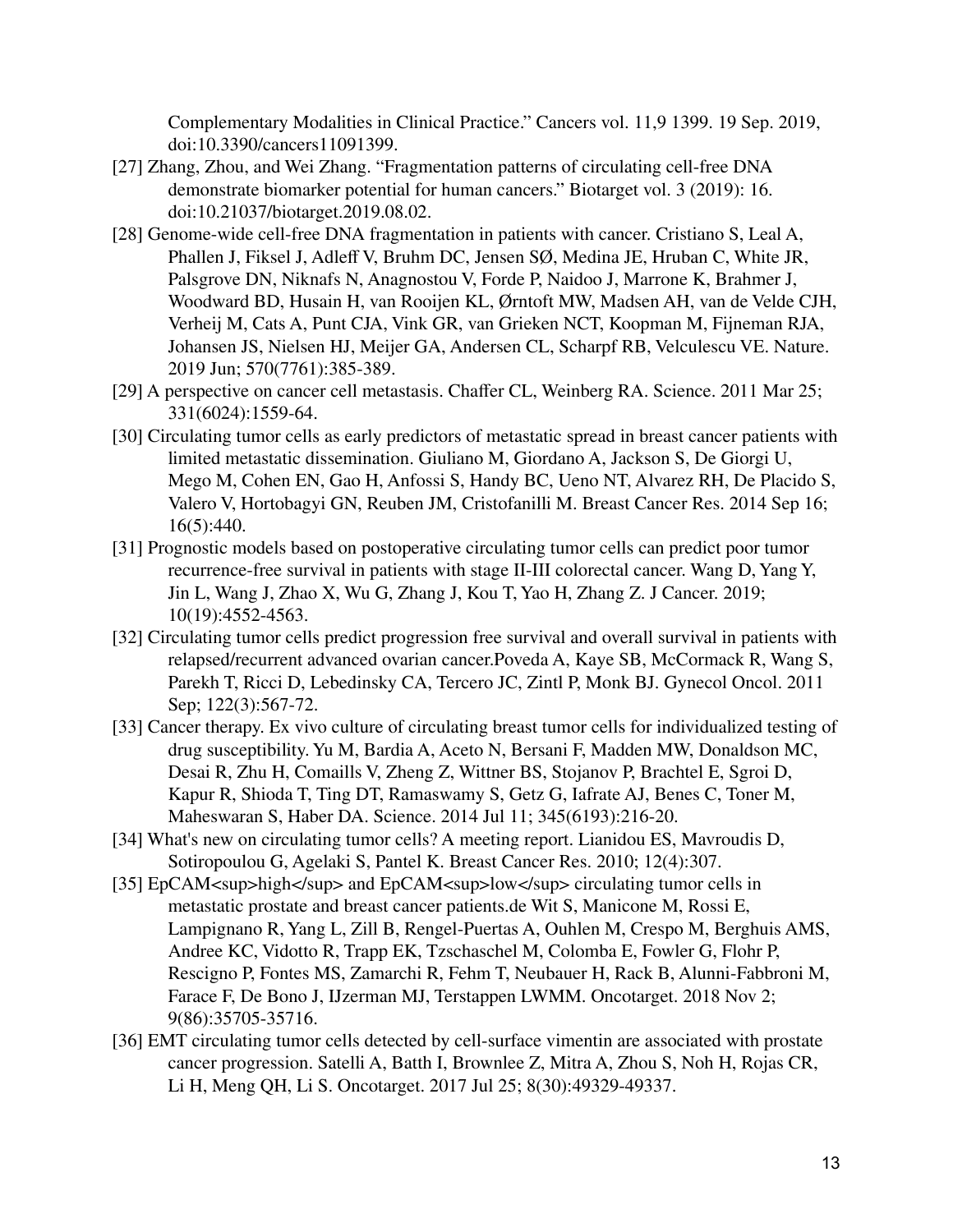- [37] Barriere, Guislaine et al. "Circulating tumor cells and epithelial, mesenchymal and stemness markers: characterization of cell subpopulations." Annals of translational medicine vol. 2,11 (2014): 109. doi:10.3978/j.issn.2305-5839.2014.10.04
- [38] Clinical applications of the CellSearch platform in cancer patients. Riethdorf S, O'Flaherty L, Hille C, Pantel K. Adv Drug Deliv Rev. 2018 Feb 1; 125():102-121.
- [39] Progress and challenges of sequencing and analyzing circulating tumor cells. Zhu Z, Qiu S, Shao K, Hou Y. Cell Biol Toxicol. 2018 Oct; 34(5):405-415.
- [40] Rivera-Báez, Lianette et al. "Expansion of Circulating Tumor Cells from Patients with Locally Advanced Pancreatic Cancer Enable Patient Derived Xenografts and Functional Studies for Personalized Medicine." Cancers vol. 12,4 1011. 20 Apr. 2020, doi:10.3390/cancers12041011
- [41] Detection of Gene Rearrangements in Circulating Tumor Cells: Examples of ALK-, ROS1-, RET-Rearrangements in Non-Small-Cell Lung Cancer and ERG-Rearrangements in Prostate Cancer. Catelain C, Pailler E, Oulhen M, Faugeroux V, Pommier AL, Farace F. Adv Exp Med Biol. 2017; 994():169-179.
- [42] Chrzanowska, Natalia Magdalena et al. "Use of Fluorescence In Situ Hybridization (FISH) in Diagnosis and Tailored Therapies in Solid Tumors." Molecules (Basel, Switzerland) vol. 25,8 1864. 17 Apr. 2020, doi:10.3390/molecules25081864
- [43] Unravelling tumour heterogeneity by single-cell profiling of circulating tumour cells. Keller L, Pantel K. Nat Rev Cancer. 2019 Oct; 19(10):553-567.
- [44] Negative enrichment by immunomagnetic nanobeads for unbiased characterization of circulating tumor cells from peripheral blood of cancer patients. Liu Z, Fusi A, Klopocki E, Schmittel A, Tinhofer I, Nonnenmacher A, Keilholz U. J Transl Med. 2011 May 19; 9():70.
- [45] Microfluidic Isolation of Circulating Tumor Cells and Cancer Stem-Like Cells from Patients with Pancreatic Ductal Adenocarcinoma. Varillas JI, Zhang J, Chen K, Barnes II, Liu C, George TJ, Fan ZH. Theranostics. 2019; 9(5):1417-1425.
- [46] Detection and cultivation of circulating tumor cells in malignant pleural mesothelioma. Bobek V, Kacprzak G, Rzechonek A, Kolostova K. Anticancer Res. 2014 May; 34(5):2565-9.
- [47] RareCyte® CTC Analysis Step 1: AccuCyte® Sample Preparation for the Comprehensive Recovery of Nucleated Cells from Whole Blood. Ramirez AB, U'Ren L, Campton DE, Stewart D, Nordberg JJ, Stilwell JL, Kaldjian EP. Methods Mol Biol. 2017; 1634():163-172.
- [48] Sensitive detection of viable circulating tumor cells using a novel conditionally telomerase-selective replicating adenovirus in non-small cell lung cancer patients. Togo S, Katagiri N, Namba Y, Tulafu M, Nagahama K, Kadoya K, Takamochi K, Oh S, Suzuki K,
- [49] Sakurai F, Mizuguchi H, Urata Y, Takahashi K. Oncotarget. 2017 May 23; 8(21):34884-34895.
- [50] Kozminsky, Molly et al. "The incorporation of microfluidics into circulating tumor cell isolation for clinical applications." Current opinion in chemical engineering vol. 11 (2016): 59-66. doi:10.1016/j.coche.2016.01.005
- [51] Sequist, Lecia V et al. "The CTC-chip: an exciting new tool to detect circulating tumor cells in lung cancer patients." Journal of thoracic oncology : official publication of the